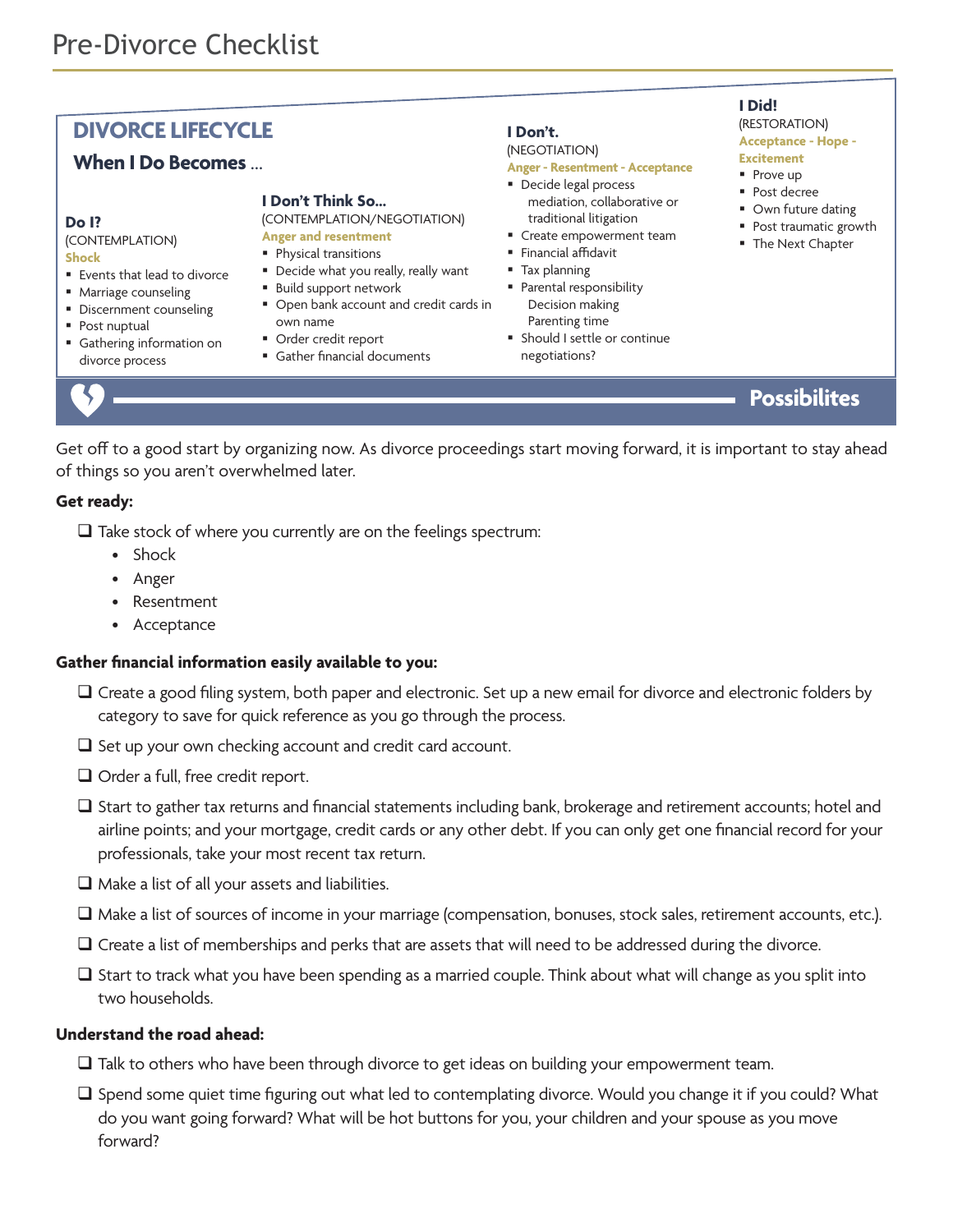### **Understand the road ahead: (continued)**

 $\Box$  Get a handle on the physical transitions you will have to make.

- New living arrangements?
- New daily schedules.
- New responsibilities.
- Child care arrangements.
- $\square$  Confront the questions that will likely keep you awake at night. Write down your biggest fears and put them in perspective. You will not be able to answer all of them yet, but make sure you have a basic understanding of the way forward.
- $\square$  Don't sign any new agreements or make any significant changes in your life, like moving out, moving significant money or closing joint accounts without consulting an attorney.

#### q *Breathe and tell yourself it will be okay.*

#### **Important Topics to Address BEFORE You Sign Your Marital Settlement Agreement:**

□ Qualified Domestic Relations Order (QDRO)

- Any qualified retirement plans (ie: employer sponsored 401(k) plans, pensions) that are required to be split per the settlement must be processed through a QDRO (qualified domestic relations order). Work with an attorney or the consultant drafting the QDRO to ensure that the plan administrator will accept the order and that it has been filed with the court.
	- Typically signed paperwork and the Marital Settlement Agreement are sufficient to divide an Individual Retirement Account (IRA) – a QDRO is not necessary.
- It is very important to get specific instruction on which parties are responsible for completing the QDRO to ensure nothing falls through the cracks. Setting deadlines on when items will be complete will also help to manage the process.

#### $\Box$  Health Insurance

- Begin exploring coverage options with your/your ex-spouse's Human Resources department. If insurance is not available through an employer, there are potentially three other options: COBRA coverage, State Sponsored Spousal Continuation, or open a new individual policy. Not all states provide a "spousal continuation" option and many companies will only have COBRA or state continuation, not both. See our piece on "Health Insurance Options After Divorce" for more information on which route is the best fit.
- After the divorce is finalized, your attorney will provide a certified copy of your Judgment which will serve as evidence of your "life change" status, which allows you to begin coverage during nonenrollment periods.

**BDF Divorce Practice Group (312) 312-2150 | TheNextChapter@bdfllc.com | www.bdfllc.com @BDF\_llc | @balasa-dinverno-foltz-llc**

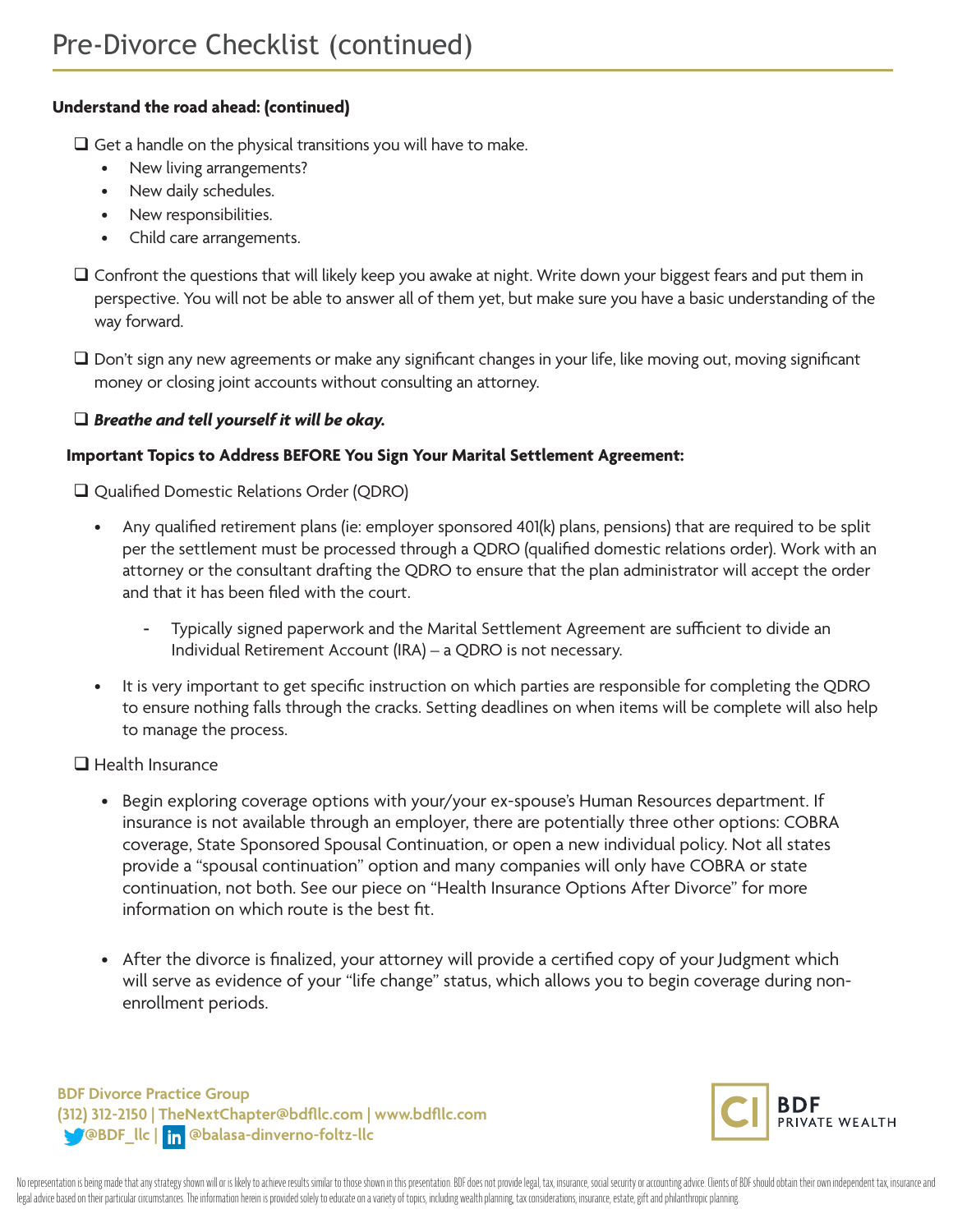What are the things you simply must have to set up the next chapter of your life? It may help to visualize the whole process using imaginary buckets. Start with the four buckets below.



As you are determining which bucket to put things into, be sure to ask yourself the following questions. The answers to these questions will help not only with your buckets, but also give you insight as to where you spouse will prioritize things in theirs.

- § What do you want and WHY?
- § What don't you want and WHY?
- § What do you need?
- § What does your spouse want and WHY?
- § What doesn't your spouse want and WHY?
- § What does your spouse need?
- § What do your children need?
- § What's in your children's best interest?

**BDF Divorce Practice Group (312) 312-2150 | TheNextChapter@bdfllc.com | www.bdfllc.com @BDF\_llc | @balasa-dinverno-foltz-llc**



No representation is being made that any strategy shown will or is likely to achieve results similar to those shown in this presentation. BDF does not provide legal, tax, insurance, social security or accounting advice. Cl legal advice based on their particular circumstances. The information herein is provided solely to educate on a variety of topics, including wealth planning, tax considerations, insurance, estate, gift and philanthropic pl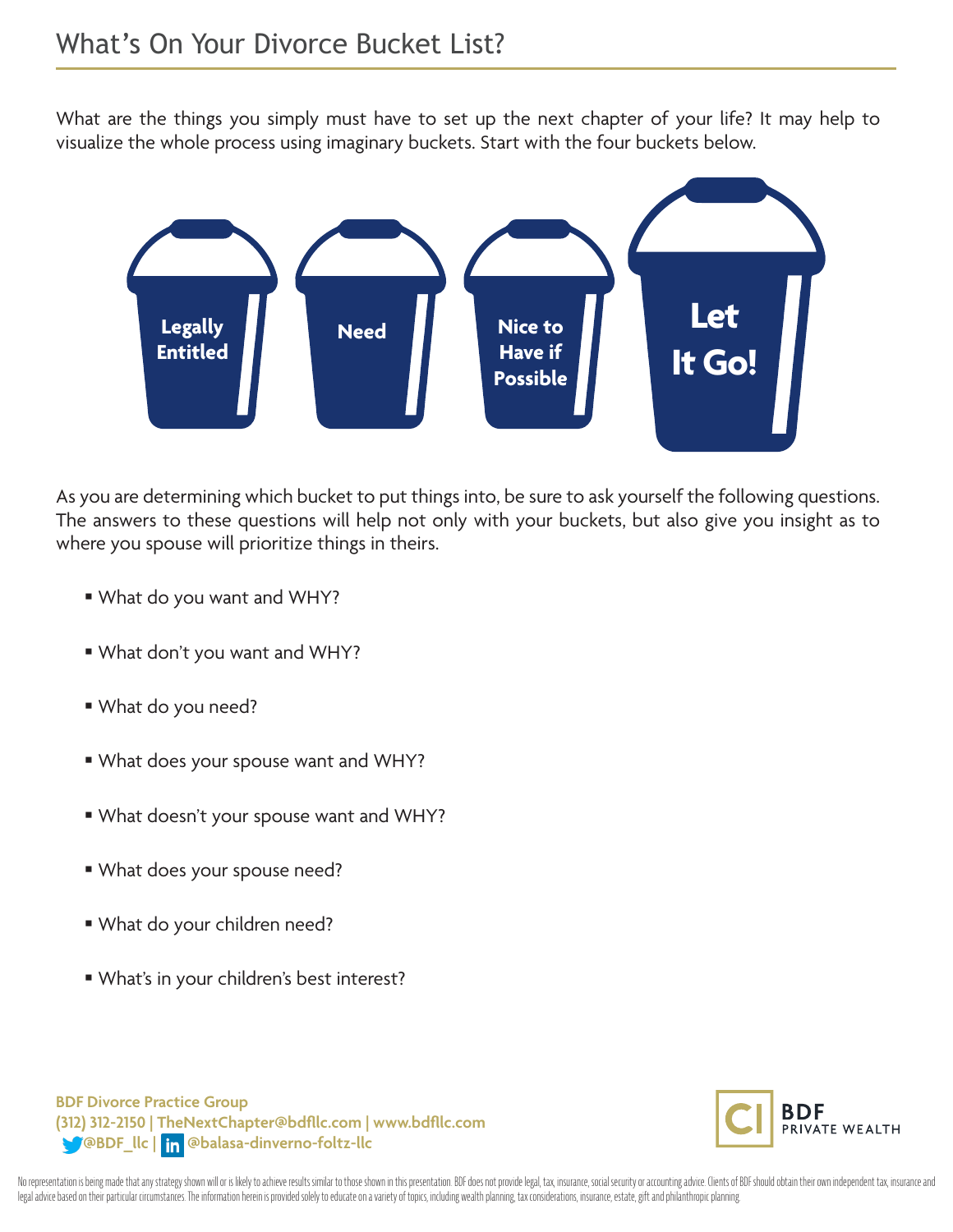| "The price of anything is the amount of life you exchange for it." - Henry David Thoreau |                                                                                                                        |  |  |  |
|------------------------------------------------------------------------------------------|------------------------------------------------------------------------------------------------------------------------|--|--|--|
|                                                                                          |                                                                                                                        |  |  |  |
|                                                                                          |                                                                                                                        |  |  |  |
|                                                                                          |                                                                                                                        |  |  |  |
|                                                                                          | <u> 1989 - Andrea Santana, amerikana amerikana amerikana amerikana amerikana amerikana amerikana amerikana amerika</u> |  |  |  |
|                                                                                          | <u> 2002 - Jan Barat de Barat de la contrada de la contrada de la contrada de la contrada de la contrada de la c</u>   |  |  |  |
|                                                                                          |                                                                                                                        |  |  |  |
|                                                                                          |                                                                                                                        |  |  |  |
|                                                                                          | <u> 1989 - Andrea Andrew Maria (h. 1989).</u>                                                                          |  |  |  |

| Next Steps |                 |
|------------|-----------------|
| Mine       | My Professional |
|            |                 |
|            |                 |
|            |                 |
|            |                 |
|            |                 |

#### **BDF Divorce Practice Group (312) 312-2150 | TheNextChapter@bdfllc.com | www.bdfllc.com @BDF\_llc | @balasa-dinverno-foltz-llc**



No representation is being made that any strategy shown will or is likely to achieve results similar to those shown in this presentation. BDF does not provide legal, tax, insurance, social security or accounting advice. Cl independent tax, insurance and legal advice based on their particular circumstances. The information herein is provided solely to educate on a variety of topics, including wealth planning, tax considerations, insurance, es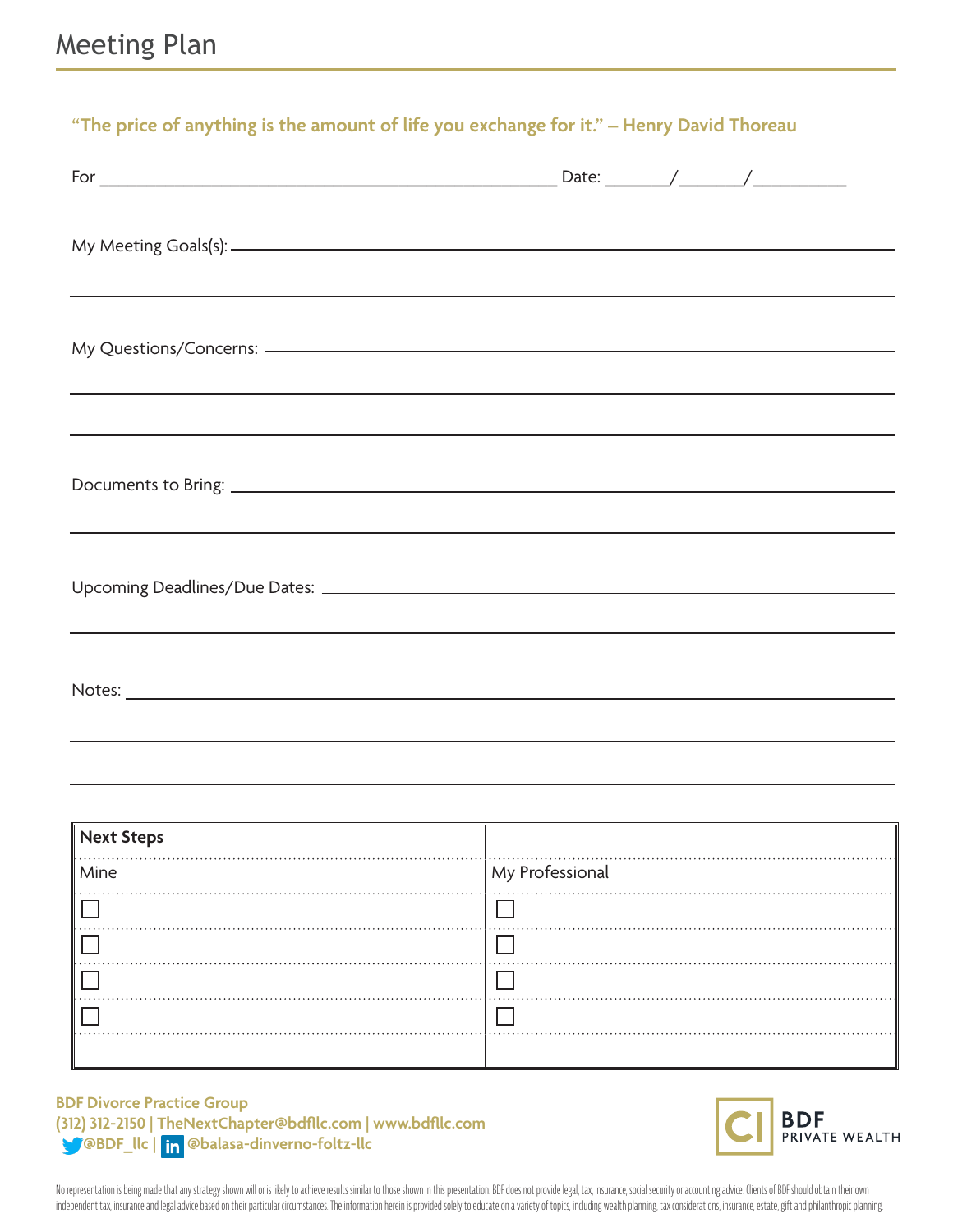

This is a comprehensive listing of all the documents you ideally want to gather and have available for your professionals when you first interview them. Not all will be applicable. It's understandable that you may not have access to these documents. If you don't, no worries, your attorney will be able to get them when the time is right. If you do, it will help them answer questions specific to you and save on costs.

- Prenuptial/postnuptial agreement
- Income tax returns three to five years of personal and business
- Pay stubs
- Bank statement checking, savings, money market and CDs
- Savings bonds/cash in safety deposit boxes/safes
- Credit card statement identify spending for day care, cabs, Uber, etc.
- Loan documents
- Retirement plan statements/documents 401(k), 403(b), 457, pension plans, etc.
- IRAs
- Employment agreement
- Stock option statement/restricted stock/stock grants
- Deferred compensation corporate bonus plans, incentive comp or others
- Insurance policies term, universal and whole life
- Brokerage/investment statements/Real Estate Investments Trusts (REITs)
- Annuities
- Balance sheet/net worth statement
- Credit/loan/bank applications
- Real estate titles for residences, investments and timeshares
- Business interests including sole proprietorship, partnership, Limited Liability Companies(LLC) and Limited Liability Partnership (LLP)
- Art collections, gold coins and stamp collections
- Loans to family members/friends
- Social security statement for you and your spouse
- Wills/trusts/powers of attorney forms

#### Note:

Your most recent tax return with any W-2s or other attachments contain a wealth of information on your income, expenses, cash and investment accounts. If you can only get one document to take to your attorney, make sure it's this one.

**BDF Divorce Practice Group (312) 312-2150 | TheNextChapter@bdfllc.com | www.bdfllc.com @BDF\_llc | @balasa-dinverno-foltz-llc**



No representation is being made that any strategy shown will or is likely to achieve results similar to those shown in this presentation. BDF does not provide legal, tax, insurance, social security or accounting advice. Cl independent tax, insurance and legal advice based on their particular circumstances. The information herein is provided solely to educate on a variety of topics, including wealth planning, tax considerations, insurance, es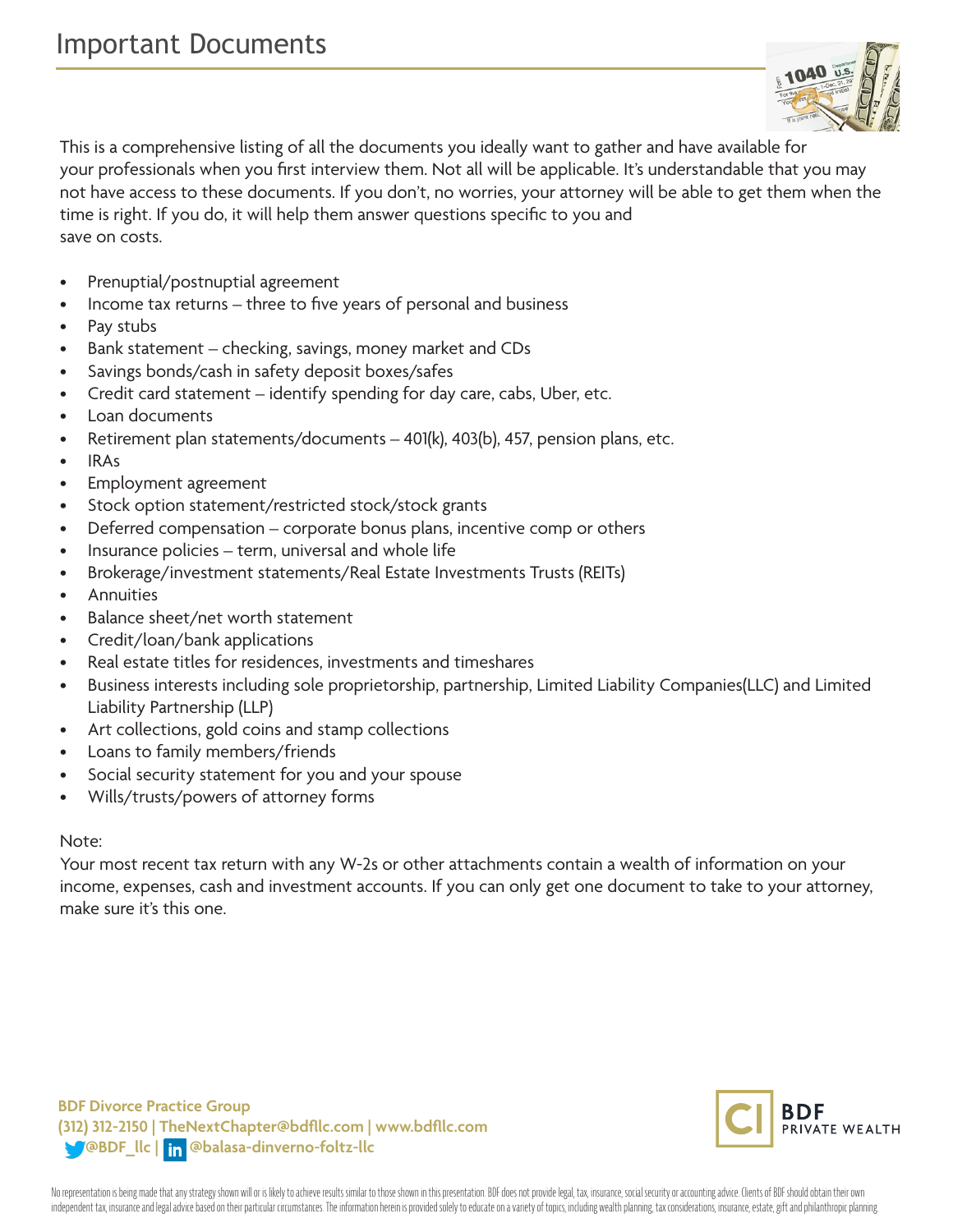Provide your attorney with a list of assets you can identify and recent statements, if possible, to save time and money. Don't worry if you can't, your attorney will be able to.

| <b>ASSET TYPE</b>    |                                 | <b>NAMES ON ACCOUNT</b> | <b>AMOUNT</b> |  |  |
|----------------------|---------------------------------|-------------------------|---------------|--|--|
| <b>Cash Reserves</b> |                                 |                         |               |  |  |
| ٠                    | Checking                        |                         |               |  |  |
| $\blacksquare$       | <b>Savings</b>                  |                         |               |  |  |
| $\blacksquare$       | Money market/credit union       |                         |               |  |  |
|                      | <b>Taxable Investments</b>      |                         |               |  |  |
| ٠                    | Certificates of deposit         |                         |               |  |  |
| $\blacksquare$       | <b>Mutual Funds</b>             |                         |               |  |  |
| ٠                    | <b>Stocks</b>                   |                         |               |  |  |
| $\blacksquare$       | <b>Bonds</b>                    |                         |               |  |  |
| $\blacksquare$       | Other                           |                         |               |  |  |
|                      | <b>Tax-Deferred Investments</b> |                         |               |  |  |
| ٠                    | <b>IRAs</b>                     |                         |               |  |  |
| ٠                    | Retirement: 401(k), pension,    |                         |               |  |  |
|                      | 403(b)                          |                         |               |  |  |
| ٠                    | Annuity                         |                         |               |  |  |
|                      | Deferred compensation           |                         |               |  |  |
| $\blacksquare$       | SEP, Keogh, Simple              |                         |               |  |  |
| $\blacksquare$       | Other                           |                         |               |  |  |
|                      | <b>Other Investments</b>        |                         |               |  |  |
| ٠                    | <b>Business equity</b>          |                         |               |  |  |
| ٠                    | Rental real estate              |                         |               |  |  |
|                      | Stock options                   |                         |               |  |  |
| $\blacksquare$       | Other                           |                         |               |  |  |
|                      | <b>Personal Assets</b>          |                         |               |  |  |
| ٠                    | Residence (FMV)                 |                         |               |  |  |
| ٠                    | Vacation residence              |                         |               |  |  |
|                      | Auto                            |                         |               |  |  |
| ٠                    | Personal property               |                         |               |  |  |
| ٠                    | Art, jewelry, etc.              |                         |               |  |  |
| ٠                    | Other                           |                         |               |  |  |
|                      |                                 | $T_{n+1}$               |               |  |  |

Total

#### **LIABILITIES**

| <b>Type</b>                                 | Rate | Term | <b>Years</b><br>Remaining | <b>Payments</b> | <b>Payoff Amount</b> |
|---------------------------------------------|------|------|---------------------------|-----------------|----------------------|
| Mortgage                                    |      |      |                           |                 |                      |
| Home Equity                                 |      |      |                           |                 |                      |
| Auto loan                                   |      |      |                           |                 |                      |
| Credit and personal loans<br>$\blacksquare$ |      |      |                           |                 |                      |
| Other                                       |      |      |                           |                 |                      |
|                                             |      |      |                           | Total           |                      |

\_\_\_\_\_\_\_\_\_\_\_\_\_\_\_\_\_\_\_\_\_\_\_\_\_\_\_\_\_\_\_\_\_\_\_\_\_\_\_\_\_\_\_\_\_\_\_\_\_\_\_\_\_\_\_\_\_\_\_\_\_\_\_\_\_\_\_\_\_\_

\_\_\_\_\_\_\_\_\_\_\_\_\_\_\_\_\_\_\_\_\_\_\_\_\_\_\_\_\_\_\_\_\_\_\_\_\_\_\_\_\_\_\_\_\_\_\_\_\_\_\_\_\_\_\_\_\_\_\_\_\_\_\_\_\_\_\_\_\_\_

Please note any assets that either spouse owned prior to your marriage or received during your marriage or any other important information above or here:

#### **BDF Divorce Practice Group (312) 312-2150 | TheNextChapter@bdfllc.com | www.bdfllc.com @BDF\_llc | @balasa-dinverno-foltz-llc**



No representation is being made that any strategy shown will or is likely to achieve results similar to those shown in this presentation. BDF does not provide legal, tax, insurance, social security or accounting advice. Cl tax, insurance and legal advice based on their particular circumstances. The information herein is provided solely to educate on a variety of topics, including wealth planning, tax considerations, insurance, estate, gift a